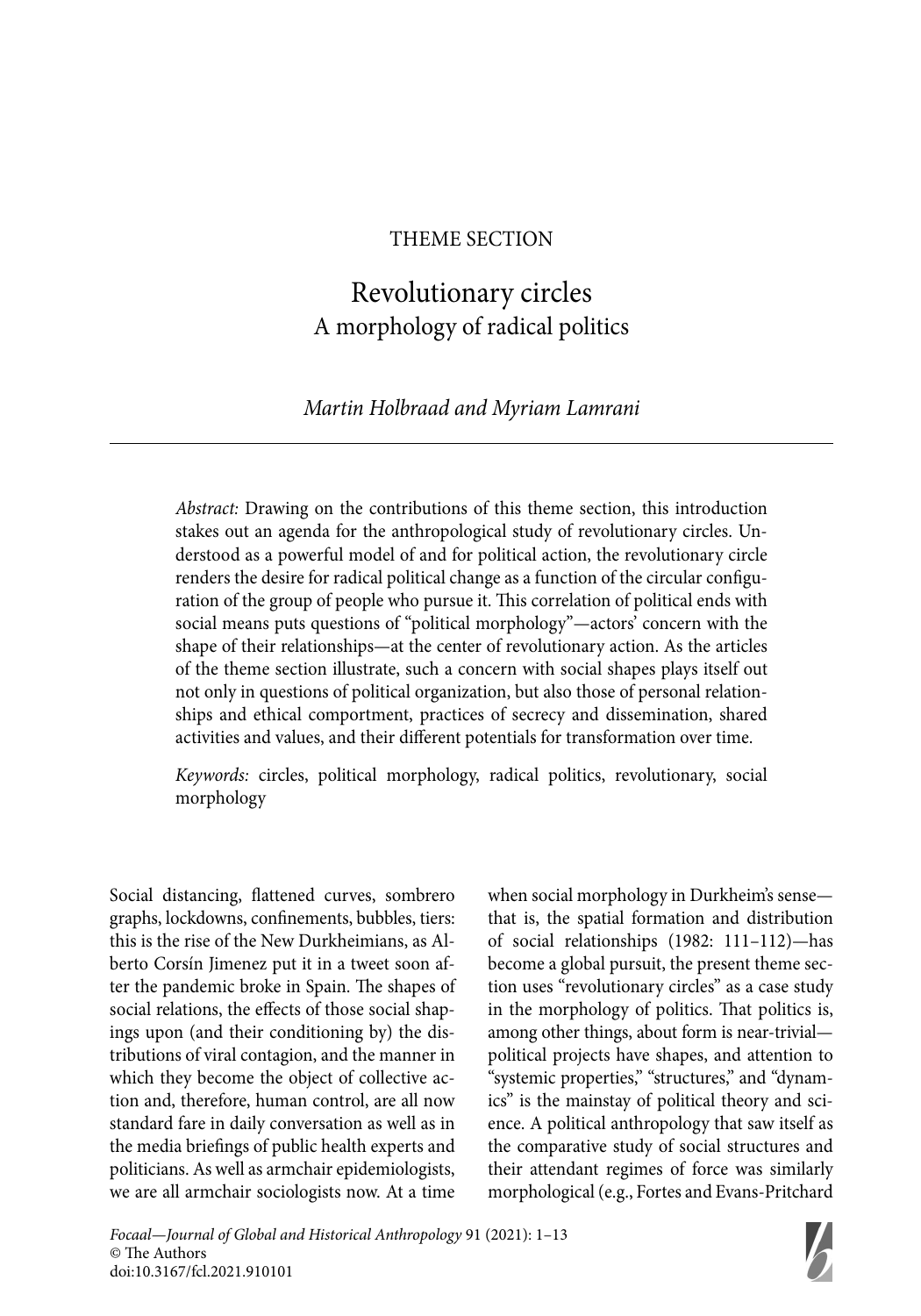1940). As with the diagrammatic imaginaries of life with Covid-19 (Montgomery and Engelman 2020), however, our interest in this theme section is in the power that shapes hold over people's political imagination. We see shapes, in other words, as what is at stake not just "in" politics, but also *for* it: morphology as a matter of concern for political actors—a political activity in its own right.

Revolutionaries' characteristic investment in circles is hardly exceptional in this regard. There are plenty of other shapes that capture people's imagination of what the world could or should be like, of how they should organize themselves and relate to each other, and of how powerful effects can be engendered, channeled, or kept under control: pyramids (Sugiyama 2005), mandalas (Tambiah 1973), chains (Lovejoy 1973), segments (Evans-Pritchard 1940), networks (Riles 2000), fractal tubers (Coupaye 2013, Mosko 2009). We hope that what we say about circles in this collection has some bearing on these other examples of morphology as a political activity, too. Nevertheless, we put forward revolutionary circles as something of a limit case in such a context. Inasmuch as revolutionary politics sets up radical and wholesale change as a deliberate and explicit goal to be achieved through concerted and forceful human action revolution is, in that sense, the politics of modernity par excellence (Berman 2010; Cherstich et al. 2020; Koselleck 1985)—the acute attention that revolutionaries pay to the political efficacies of their own forms of organization is also extreme. If radical politics is largely a matter of "figuration," as Stine Krøijer (2015) has shown that is, of enacting the form of politics one seeks to bring about (see also Maeckelbergh 2011) then, for revolutionaries, the circle is a prime political technology, even as it is a technology for their (political) imagination (cf. Sneath et al. 2009). To be sure, there are also other shapes that capture and typify revolutionary imaginations, including, to use an example that Susan Buck-Morss (2000) has explored to much effect, the spatiotemporal form of the "vanguard." Nevertheless, we propose, to be part of a circle, to

worry about who is in it and who is not, to theorize and argue over its shape and properties, to police its boundaries or seek to expand or contract them—these are all forms (shapes!) that self-avowedly revolutionary political action can take, and very often does, as the articles in this theme section also show. To do the morphology of the circle, we suggest, is an important part of what doing revolution often involves.

"Never doubt that a small group of thoughtful, committed citizens can change the world. Indeed, it is the only thing that ever has." This saying, attributed apocryphally to Margaret Mead (Sommers and Dineen 1984: 158), captures the gist of the power that can also be attributed to revolutionary circles. Consider the image: a restricted group of people, bound to each other in close relations of intimacy, sharing high-minded ideals and ways of expressing them, if not always agreeing on ways of pursuing them, all of which they gather to debate and forge into programs of action in meetings of often great intensity, charged with a sense of historical moment and destiny. Typically secretive, and often clandestine for fear of persecution, self-consciously marking the sheer distance that their activities place between them and mainstream society and its reigning "system" of politics, the revolutionary circle is as solemn in style as it can be self-righteous in its conduct and sense of mission. Since the stakes are so high revolution is, to echo Mead's words, a project no less ambitious than "changing the world"—so are the perils. Just as, in some cases, circles can be imagined as expanding or "opening up" to include more members, they can also be fractious, riddled with disputes and animosity, or indeed resolutely closed to outsiders altogether. Fragile as they are, they can be broken, or even "broken up" (sometimes by secret services or the police). By definition, however, revolutionary circles will themselves out of existence, or at least into becoming something else. In the "new world" that their actions seek to precipitate, revolutionary circles will no longer be necessary, though their personnel and *modi operandi* may perdure, now with new roles and in different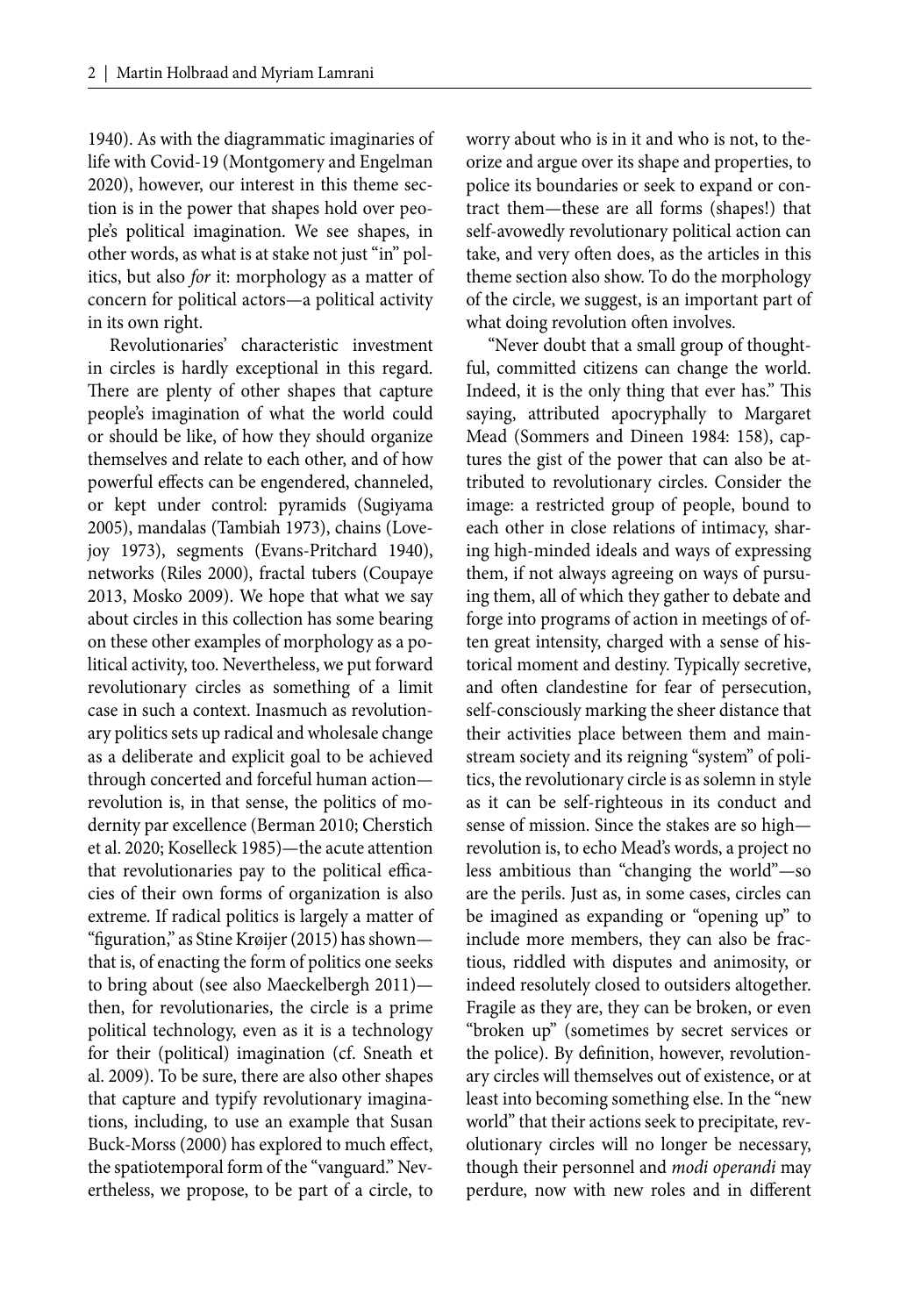forms—the vanguard, yes, but also the Party, the government, the new security services, or, in some cases, what turns out to be yet another heterodox "cell" or "ring" that must, after all, be rooted out.

Such an ideotypical description is of course little more than stereotype. In fact, revolutionary groupings that may conceive of themselves as circles to emphasize their closed-off shape may be far more embedded in and connected with their social and political milieu, operating more like fluid and situational networks with nodes that penetrate deep into broader social orders. For example, in her account of the role of *halaqa*s in the emergence of the revolution of 2011 in Syria, Charlotte Al-Khalili emphasizes the deliberately public-facing activities of these Quranic study circles, which used film screenings as a way to engage with local communities in an effort 'to create a critical mass of people ready to pay the price to practice their rights', as one of the circle's members explained (Al-Khalili, this volume). At the same time, as Caroline Humphrey's article shows, the bounded, inward-looking quality of the circle can be a crucial part of the way its political efficacy is perceived and enacted. As Humphrey quotes Lenin as exhorting, "*konspiratsiya*, *konspiratsiya*, and again *konspiratsiya*!"—by which he meant not conspiracy as such, as she explains, but rather "the principle of secrecy and above all the technical methods for securing it, [including] strictures regarding safe-houses, passwords, aliases, use of disguise and comportment, correct construction of false-bottomed suitcases, fabricated or stolen passports, the chemical components of invisible ink, and constant changes in the complex numerical/alphabetical codes used for writing letters" (Humphrey, this volume).

To be sure, Humphrey's account of the advent and role of the circle of revolutionaries who initiated the Russian Revolution presents something of a myth of origin, to which most subsequent left-wing revolutionary movements have paid heed in one way or other. And if the cases presented by David Cooper and by Al-Khalili, from Nicaragua and Syria respectively,

confirm the basic appeal of the idea that a small circle of devoted activists are able through their actions to bring about world-changing effects, these cases also show that the manners in which this idea is enacted in different contexts can vary vastly—from the associations with Quranic pedagogy of the Syrian *halaqa*s to the rigorous self-fashioning of the Sandinistas' rural guerrilla training camps. A prime objective of this theme section, then, is to demonstrate comparatively some of the permutations of "the circle" in different revolutionary settings. As we shall see, these comparisons can be traced morphologically, with reference to the formal properties of the circle, which allow it to operate as a kind of social diagram (cf. Engelman et al. 2019). Just as the diagrammatic quality of the circle formats the political imagination of revolutionary actors in particular ways, so too it provides the formal coordinates of our attempts to compare these acts of imagination as anthropologists.

We should clarify here that in framing the comparative study of revolutionary circles as an exercise in political morphology, we are not proposing a return to structuralist analysis nor, for that matter, to structural-functionalism (see also Humphrey, this volume). The idea is neither to suggest that revolutionary action is undergirded by some deep (circular?) structure of the mind, nor to extrapolate the circle as an analytical model for comparing the operations of revolutionary organization. If anything, what we have in mind is closer to Clifford Geertz's classical idea of cultural artefacts as "models of and for" life (1973). Taking political morphology as a form of political action in its own right—as something, in other words, in which political actors are themselves invested—our interest is in how revolutionaries' own conceptions of and concerns with the shapes of their relationships, and particularly with the circle as a shape of political organization, feature as a point of reference of and for their political action. Indeed, unlike many of the religious schemes for which Geertz developed his proposal, circles are models in a more precise and literal way, owing to their morphological char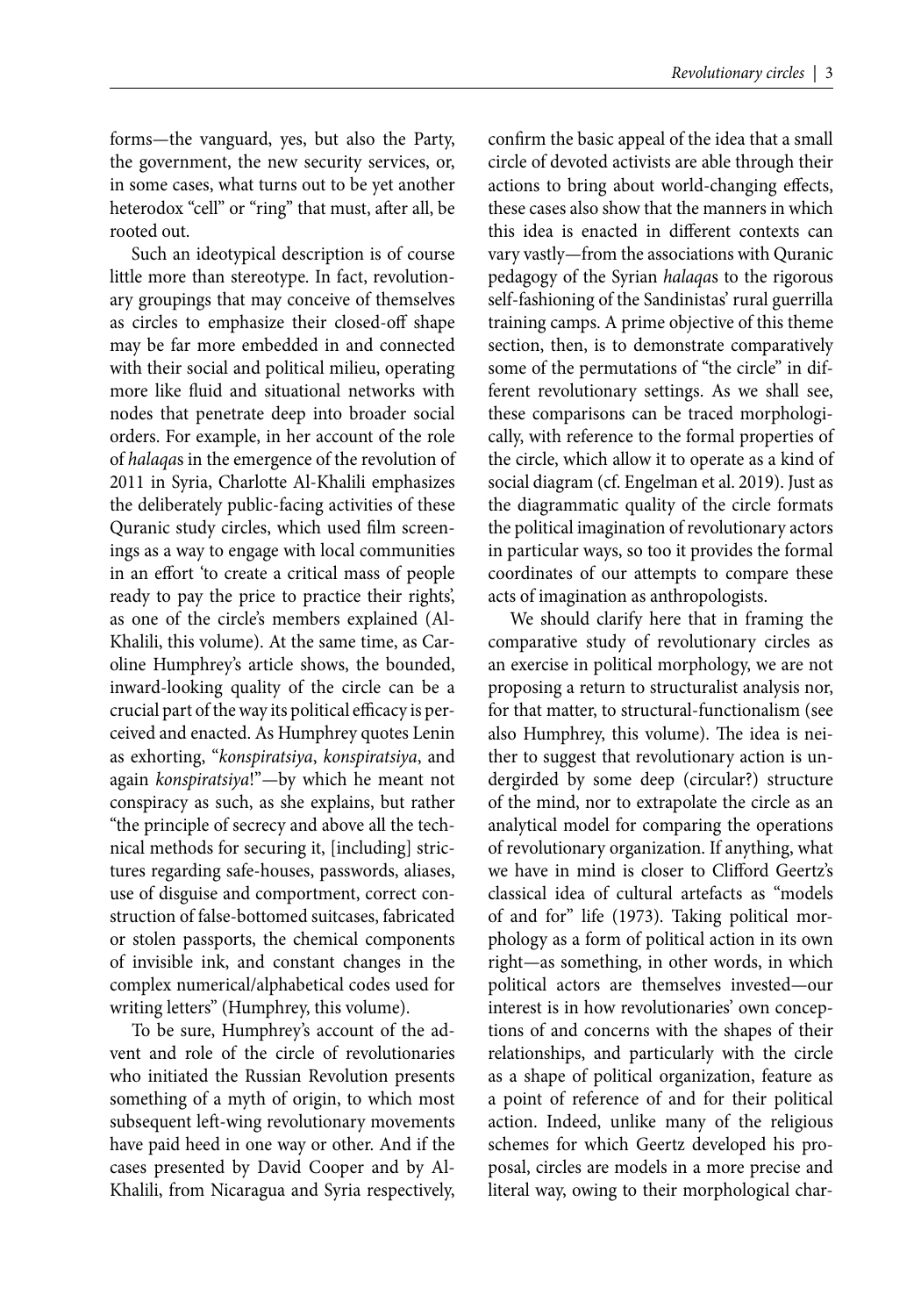acter: They mark shapes and, as such, can purport both to delineate ("model of ") and *to shape*  ("model for") revolutionary action. More than on circles as models of social life, then, the focus of this theme section is on the social life of circles as models.

Before going on to chart some of the permutations of this idea in the articles of the collection, we may first note three related ways in which focusing on revolutionary circles contributes to broader attempts to develop a distinctively anthropological approach to the study of revolutionary politics (see Cherstich et al. 2020; Starn 1991; Thomassen 2012).<sup>1</sup> The first has to do with the way revolutionary circles, with that prefigurative logic we have already mentioned, meld together revolutionaries' political aspirations at large (the revolution) with their personal comportment in their intimate relations (the circle). As Cherstich, Holbraad, and Tassi have sought to show elsewhere (2020: 66–93), drawing also on Michel Foucault's famous commentaries on the relationship between revolution and Shi'a "technologies of the self" in 1979 Iran (see Ghamari-Tabrizi 2016), revolution is par excellence a form of politics in which, as the feminist adage has it, the personal is political: it "makes personal demands on people, operating in the most intimate ambits of their lives" (Cherstich et al. 2020: 66). The much-discussed parallels (and sometimes connections) between revolution and religious practice (e.g., Humphrey 2014, 2019; Kharkhordin 1999; Mittermaier 2019), which are crystallized in the overtly Pauline project for the creation of a "New Man" at the heart of even the most vehemently anticlerical manifestations of revolution, bear this point out. But so, we argue, does the revolutionary circle. As the articles of the theme section show in different ways, the moral formation of revolutionary persons is very much at stake within these self-consciously intimate social spaces. To the extent that revolutionary actors conceive of circles as prime instigators ("agitators!") of radical transformation, the erasure of the distance between the political and the personal (the social and the individual, the public and the private) is effectively enshrined into the very origin story of revolution.<sup>2</sup> The circle, one might say, can be posited as the point of origin at which political and social or relational imaginations are revealed to be identical.

The idea of circles as social origin myths—acts of revolutionary "meaning-formation" (Thomassen 2012: 698) charting the social origination of political change—connects to a second, methodological point, about the shape that such an approach gives to the phenomenon of revolution. In contrast to accounts of revolution by political scientists and philosophers (Dunn 1972; Skocpol 1979), who tend to posit revolution as above all an event of violent upheaval—a rupture in and with time, as conceptual historical Reinhart Koselleck suggested (1985)—study of revolutionary circles adds depth to a growing anthropological literature that casts a light on the "dead times" of revolution (e.g., Elyachar and Winegar 2012; Haugbolle and Bandak 2017; Hirslund 2011; Højer 2018; Sabea 2014; Schielke 2015). Adding complexity to the temporality of revolution, here conceptions and practices of anticipation, preparation, prospection, and projection become central temporal modalities of revolution, foregrounding activities such as waiting, gathering forces, attempting to win sufficient support, assessing conditions, considering possible trajectories, and evaluating whether the time is right for action. Seen through the prism of the circles that seek to precipitate it, revolution emerges not just as a matter of rupture (Holbraad et al. 2019), but also as one of understanding how potential futures are mediated by, and constituted in, different manners of rendering the present efficacious enough to produce alternative futures.

Such an emphasis on temporality leads us to a third point about this collection's contribution to a distinctively anthropological approach to revolution, which turns on the relationship between the morphological perspective we seek to explore and the question of history. The study of revolution is of course saturated in and by history and historiography. Unsurprisingly, the figure of the circle is a familiar leitmotif of the way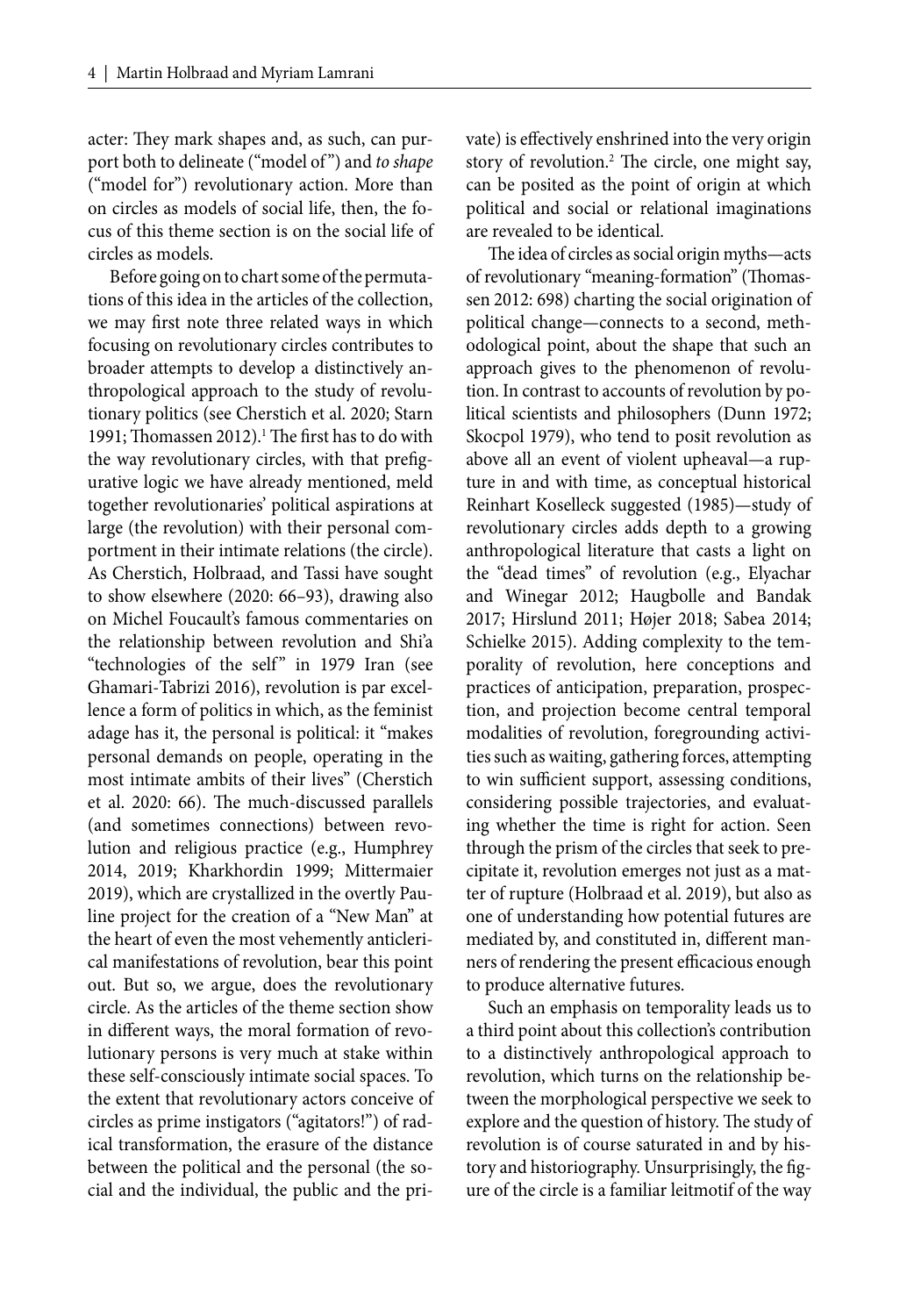in which the story of revolutions is recounted, as demonstrated in this collection by the varied historical sources on which Humphrey draws in her account of the circle's trajectory in the Russian Revolution.<sup>3</sup> However, it may be as well to be clear that our aim in this collection is in no way to contribute to this body of work by providing more or better histories of revolutionary circles. Rather, while sometimes drawing on the historiography of the three revolutionary situations it examines, the purpose of the collection is focused more narrowly on exploring the anthropological potentials of political morphology: namely, to articulate the ways in which the configuration of social relationships—their circular shape, in this case—becomes an object of concern for political actors, and the effect that this has on them and their actions.

To be sure, there is an irreducibly diachronic element to this way of framing the question of political morphology, and our approach is in no way incompatible with more historically minded modes of analysis, focused, for example, on the emergence and evolution of political forms in relation to historical forces that may indeed be larger than them (e.g., Starn and La Serna 2019). Certainly, looking at the efficacies of the circle as a political form involves exploring how this way of modeling political action—the circle as a model of and for revolution—constrains and enables in particular ways the development of revolutionary activities, and the ways these are conceived and experienced by those who participate in them. While not purporting to contribute to a historical (or indeed a historicizingly anthropological) approach to revolutionary circles, each of the articles in this theme section illustrates the diachronic horizons of political morphology as we understand it, showing how the political potentials of the circle as a relational shape unfold over time, with people's investment in the circle as a sociopolitical form providing a point of reference in the development of revolutionary action.<sup>4</sup> As such, this collection presents an anthropological perspective of the dynamic forces of revolutionary history insofar as it shows how people conceptualize revolutions in relation to their present and future (see Palmié and Stewart 2016: 208). It is precisely through a sustained focus on political morphology that a diachronic view of the revolutionary circle emerges.

The central questions for this theme section, then, are these: What if the political futures that are at stake in revolutionary action are in interesting ways a function of the circular shapes that revolutionary actors imagine for themselves in pursuing them? What is it about the nature of this shape that is appealing in revolutionary situations? And what does the circle do to the people who imagine themselves within it?

It should be noted that these questions hark back to longer historical trajectories than the framing we offer in this collection in relation to modern revolutions.<sup>5</sup> For example, in his comparative study of the power of the circle as a political form, Marcel Detienne (2008) explores the beginnings of politics in Greek cities embodied by the famed Athenian *agora—*a space where citizens deliberated in assemblies. Since Homer's days, assemblies took place in the form of a circle or semicircle where communal affairs were debated. A concrete shape of "political practice," the assembly for Detienne is a form of "empirical politics" that aimed to promote equality. To prove the point, he compares different types of practices of assembling, such as those of the Greeks, those of Ukrainian and Russian Cossack communities during the fifteenth and seventeenth centuries, the Ollochos' quasi-daily gatherings studied by Abélès in Southern Ethiopia, and, most relevantly for our argument on revolutions here, the Constituent Assembly in revolutionary France.

The French *constituents* adopted the circular or semi-elliptic form, Detienne suggests (2008: 86), to hold peaceful political meetings where speakers could be seen and heard by all, not as a reverence for the shape's Greek origins, but rather as a necessity.<sup>6</sup> As a spatial enactment of equality and justice, Detienne shows, the circle is a shape that most suits "societies aiming to be equalitarian (ibid.). In this "microconfiguration of politics" (ibid.: 99), the circle is constitu-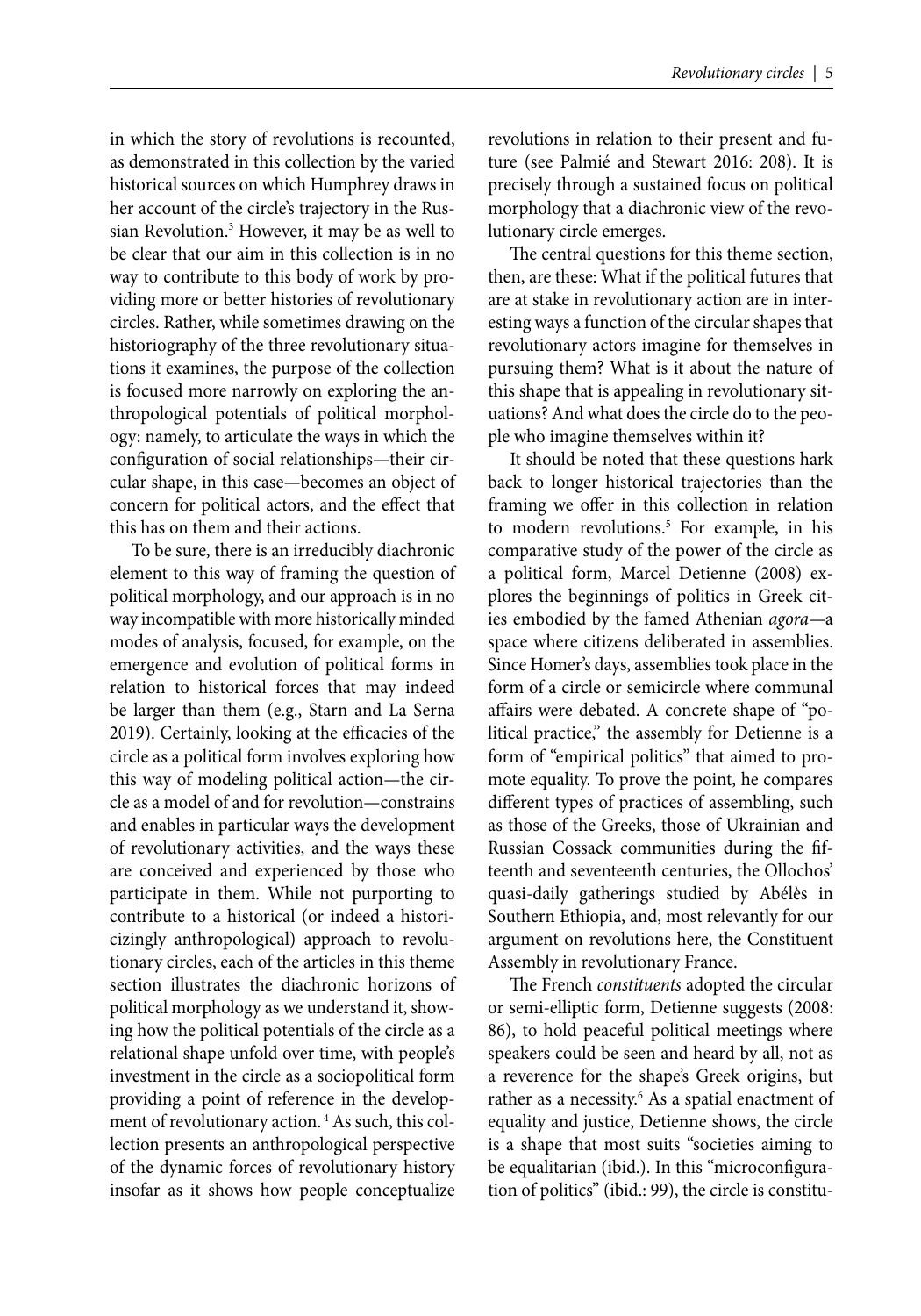tive of the political domain where people hold sovereignty over their destiny. What is most interesting about Detienne's account, however, is the way in which his story of the emergence of the National Assembly's circular shape over two years of painstaking deliberation and debate connects the egalitarian qualities of the circle with questions of people's comportment within it. In the context of the work of a series of committees and commissions charged with deciding on the spatial arrangements of the Assembly (work that lasted a full two years, from 1789 to 1791), the rationale that was given for adopting a circular or elliptical shape for the hall of the National Assembly was that every member should be seen by all the rest. While this was indeed the first time an explicitly egalitarian space was requested, Detienne explains, the explicit request put forward by the debating deputies "was for all present to be able to see and to hear, so that nobody needed to shout" (2008: 86). Interestingly, one deputy spelled this out as a question of keeping the peace: "A man who shouts puts himself in a forced state and, on that very account, is prone to violence . . . and he communicates that disposition of his to all those listening to him" (ibid.).

Underlining this telling connection between political goals and social formations, our attempt to ground the figure of the circle in anthropological theory as a political morphology renders of prime interest the sociality that people imagine for the circles they make. Even as revolutionaries aim for radical political change, theirs is an organizational shape that is itself structured by social interactions. Thus, we ask in this theme section what kind of role the social dimension of the circle—the intimacy, the immediacy, the apparent egalitarianism—plays in shaping political imaginaries whose referents may be distant both in space and time. To explore this shift, the contributions gathered here suggest three modalities to think through the potential of the circle to shape revolutionary imaginaries. Whereas a circle indicates an enclosed space, containing a finished time, and embodying stability of form—that of a closed

curve whose two extremities merge—the following contributions also show that the apparent constancy evoked by this image can sometimes be misleading. First, the *spatial elasticity* of the circle is in tension with the idea of a strictly bounded form. If there is an inner circle then there is surely also an outer circle that expands and contracts to include and exclude its exiled members (see Humphrey, this volume). Concentricity, one might say, emerges here as a significant morphological condition for revolutionary politics. Second, for all its diagrammatical beauty and perfection, the circle—a series of points that encircle a central invisible point, the core of the circle—is a revolutionary nexus for political change. As such, this form contains the possibility of its own transformation, a *metamorphosis* of the multiple into the one, to integrate distant revolutionaries into a central "political machine" (see Cooper, this volume). Third and finally, under observation, the circular form educes a temporality that may appear finite, strictly anchored in the present, but the possibility of futurity and connections to the past continue to exist within its form, as an instance of *collapsed temporalities* (see Al-Khalili, this volume).

# **Spatial elasticity and diachronicity: Inner-outer circles**

The connection between revolutionary circles and the social ties that grow within and outside of them shines through Caroline Humphrey's article in this volume. Humphrey zooms in on the Russian revolutionary avant-garde known as *kruzhok* (plural, *kruzhki*)—the "small circle," a space of self-education that, in time, evolved to become a space for future revolutionary activism. Exploring the *kruzhok* as a conceptual term and as an essential social relation, she shows how these structures—once they started *carrying out* the revolution—changed into revolutionary circles. Taking the example of Ul'yanov (later known as Lenin), Humphrey demonstrates that "revolutionary circles [were]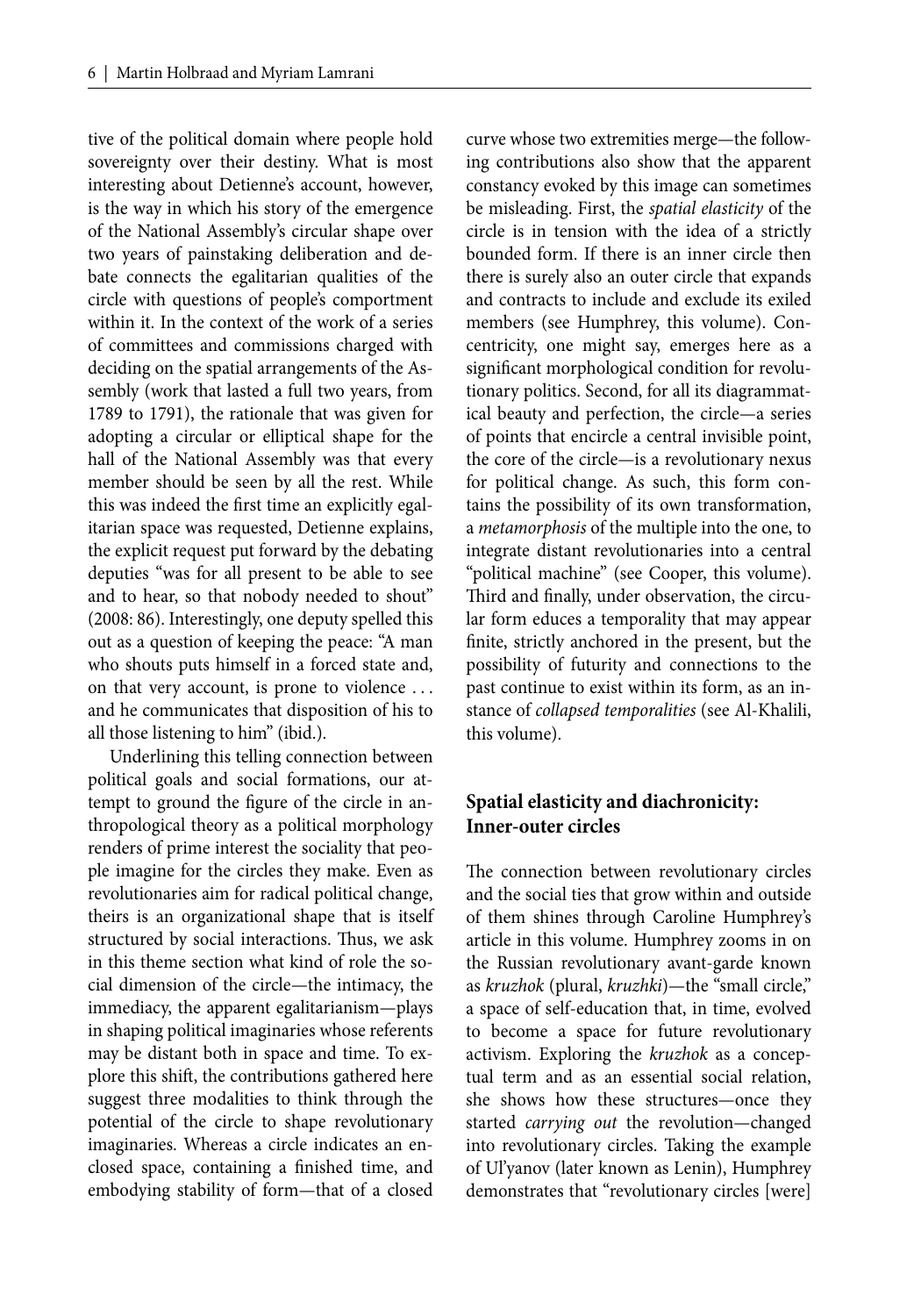brought about by the exigencies of their illegal conspiratorial existence" as well as the shared ideals of the members the *kruzhki*. Indeed, as Humphrey reminds us, rather than mirroring Durkheim's (1982) theory of foundational "collective representations," in Russia, the political ideas came first, and the circle followed. The common vision of how a future socialist society *ought* to be nurtured the social and political circular shapes that these groups adopted.

An interesting thought explored by the author is that these circles nevertheless retain the intimate qualities of the *kruzhok*, its comradeship (but also the complex negotiations of social tensions), and its inclusiveness in the face of a fiercely hierarchical society. Lenin's circle may well have been self-contained, but it was not a constricted space. For alongside strict measures for controlling and protecting its membership to preserve *konspiratsiya*, the circle's concentric form contains the possibility of inward and outward expansion, by incorporating some exiled members while letting go of others. The boundaries of the circle could thus, in the Russian case, stretch and open up to allow multiple circulations, distributed widely across Europe. Stretching geographically beyond its own borders, morphing, expanding, or shrinking to ultimately shapeshift into what Humphrey calls a "trans-spatial and fluctuating skein," the circle could accommodate the migratory flows of its members.

Picture a pebble falling into a pond, creating a circle rippling into more concentric shapes. As time passes and members depart to other regions, the central circle is gradually encircled by other concentric circles across national borders. A condition of its existence in time, as Lenin and other members of the avant-garde were sent into exile to Switzerland, the circle's spatial expansion precipitates the metamorphosis of social relations and political forms. And, as Humphrey argues, if the nonhierarchical and transient *kruzhok* is a social technology for reaching unanimity and bringing together a plurality of people, the circle was to solidify and morph once the socialist ideals that would reshape society were outlined. These ideals werein the case of Lenin's circle—circulated through gossip, tracts, and newspapers, perhaps in an attempt to create what Anderson (1991) would call an "imagined community" of revolutionaries in exile. However, after the October Revolution, an ideological shift hardened the boundaries of the circle to give rise to a new collective identity, namely the "cell."

As Lenin restructured the Bolshevik political structure from afar, cells, subordinated to the leadership in exile in Switzerland to carry out assignments given from above, started mushrooming. Tested by the shifting allegiances of the cells' members after the failure of the 1905 revolution, in 1919 these new forms became parts of the Bolshevik Party. No longer a reflection of the self-sufficient shape of the circle, cells were now integrated into a political whole (see also Cooper, this volume). The circle was ultimately to sink into oblivion, into nonexistence, and to be replaced by the hierarchically organized structures of the political class. As such, it was inevitable that the circle and its shared ideals would dissolve. This diachronic and spatial aspect of our experiment with political morphology—the inevitable changes of the circle into something else—thus broaches the critical question of the limits of its political efficacy: what happens when the circle is deemed no longer fit for revolutionary purpose?

### **Metamorphosis: A cog in the machine**

If the initial convulsions of revolutions are brought about by a "handful of people," once revolutionaries take control of the fallen state, they inherit, as Benedict Anderson evocatively puts it, "the complex electrical system in a large mansion when the owner has fled" (1991: 160). What kind of shape remains once the revolution is over? The disappearance of the circle through its integration into the political class is the focus of David Cooper's contribution. He tackles this question through a deeper questioning by ask-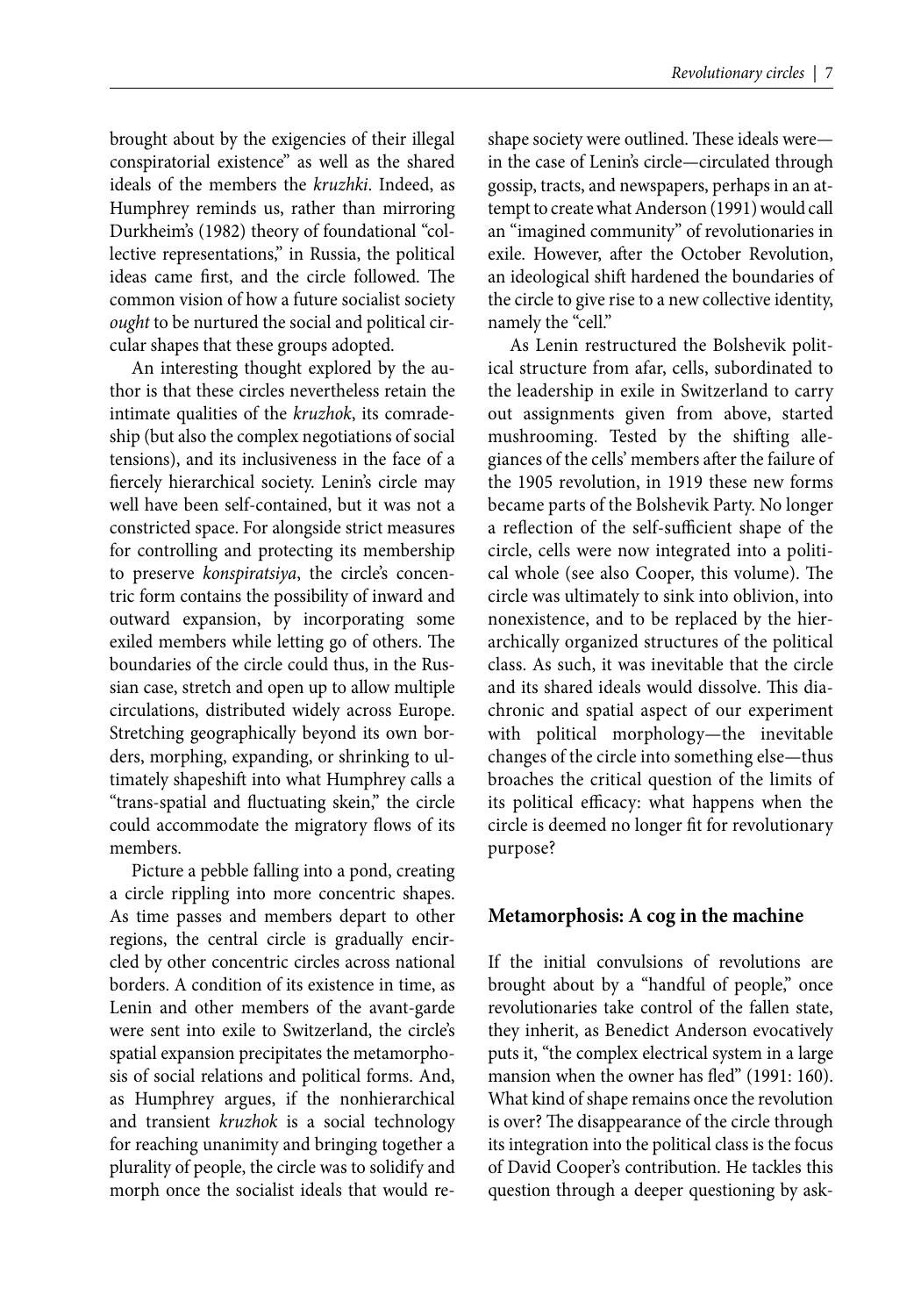ing how *images*—in particular that of the "circle" and the "machine"—condition, indeed, politics and its theorization. In Nicaragua, as Cooper shows, this shift takes the form of an eclipse of the circular image by that of the "political machine." Once the issue becomes one of wielding power, the revolutionary circle—understood as the shape of equality—can revert from the "*one into the several*" (Latour 2003: 149). Thus, the stake of such political metamorphosis also has a morphological component.

Looking at the transformations and continuities that exist between Sandinista underground structures and the revolutionary government after they seized power in Nicaragua in 1979, Cooper explores what happens when revolutionary groups make way for the institutionalization of a *machine of power*. Since the rise of the FSLN party, in the wake of the revolution, rural Sandinistas living at the fringe of power strive to maintain ties with an increasingly distant state. Away from the face-to-face intimacy of their beginnings (when the circle is stretched to its social limits), revolutionaries maintain and negotiate connections with the political apparatus through clientelistic transactions. The FSLN was meant to incorporate these rural communities into the government apparatus, but the power change led to a break-up of the intimate sociality of the circle. As a result, it becomes another political shape altogether, that of a machine of power. So, here the question is about the purchase that these diverging political shapes hold on social relationships.

The juxtaposition of Cooper's two chosen political tropes—the circle and the machine, the one and the several—captures the significance of shapes in revolutionary politics. Not dissimilar to the transition from circles to cells outlined by Humphrey (this volume) in Russia, the passage from one shape to the other in Cooper's article involves the integration of the one *into* the other. What this metamorphosis seeks to achieve is a return to the kind of intimate sociality that was fostered during the revolutionary beginnings. The Sandinistas' story is not uncommon. The institutionalization of revolutions—from Cuba

to France or from China to Mexico—and their organization into larger political structures calls for a transformation that often institutes an evergrowing distance between the center and the periphery, never to be fully bridged. Such transitions imply an alteration of shape, often giving rise to an intricate network of connections and clientelism. Mexico's Institutional Revolutionary Party (Partido Revolucionario Institucional), a political party established in the wake of the Mexican Revolution (1910–1920), is a prime example of this transfer of power, wherein the clash that ensued between revolutionaries and the new regime pitted revolutionary myths and heroes against the emerging new state.<sup>7</sup> Likewise, in Nicaragua, the machine is in contravention of revolutionary ideals. But what is more, as Cooper argues, it threatens the very structure of sociality of revolutionary circles. By trying to maintain a simulacrum of closeness—the kind of close relationships initially developed between revolutionaries—Sandinistas looked for a way to reintegrate the political machine, in vain. The circle had to morph. From a shape of political new beginnings, it became a cog in the political machine.

## **Collapsed temporality: The present** as a figuration of the future

Presenting a case in which the political and the religious can hardly be separated, Al-Khalili's contribution explores the relationship between ethical self-transformation and the political pursuit of justice in the *halaqa*s—Syrian semireligious circles, the shape made by a group of individuals sitting for a Quranic lesson that will foster revolutionary action. The *halaqa* is a nonviolent space, not dissimilar in that regard to the French revolutionary assembly (Detienne 2008). In her analysis, Al-Khalili sets the Anas *halaqa* (a specific religious circle that laid the ground to establish the Darayya local council, a revolutionary body aiming at organizing daily life in Syria's liberated areas) up as a paradigm of how temporalities collapse to bring about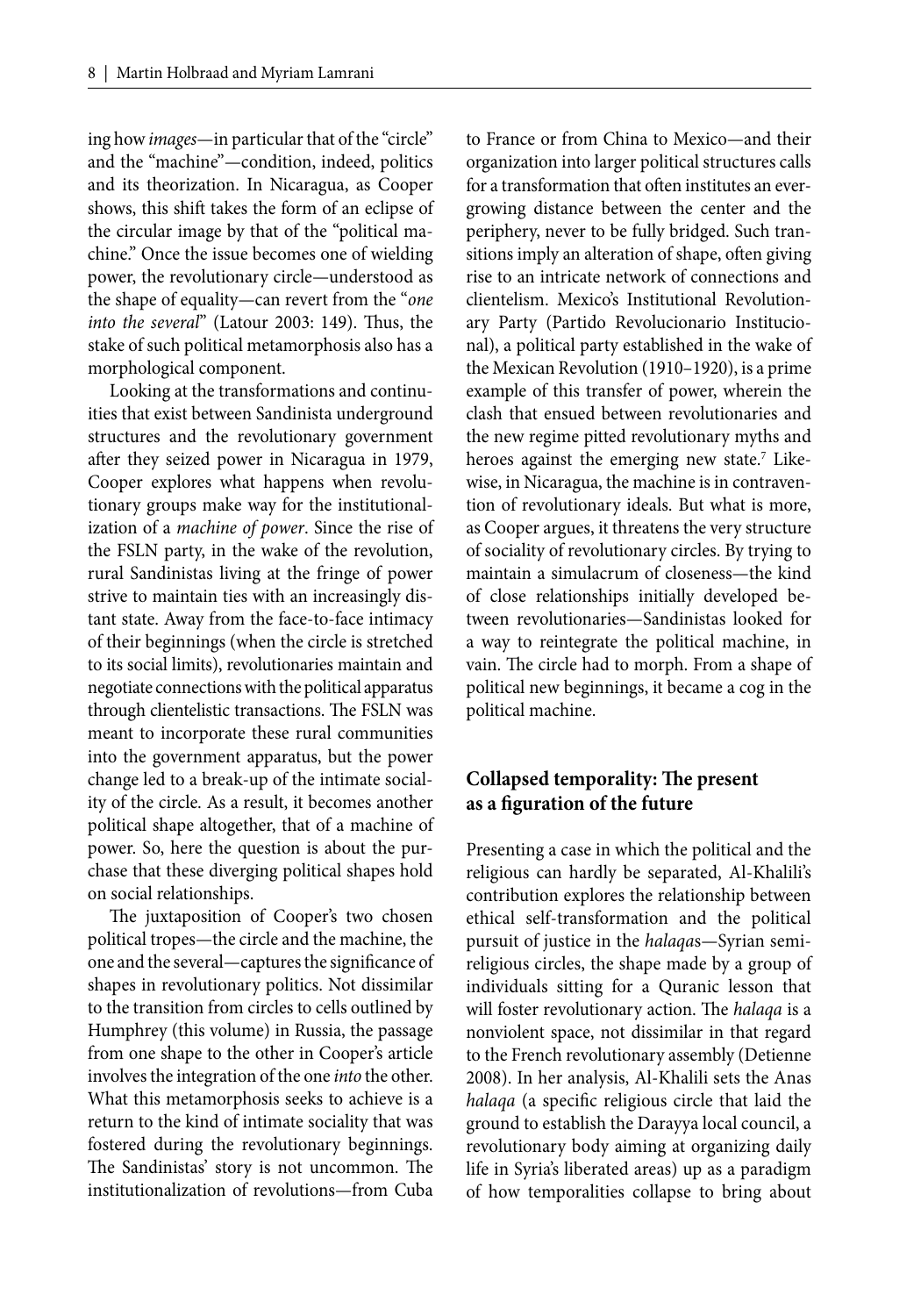a political "figuration of the future" (Krøijer 2015).

Rearticulating the concept of "heterotopia" (Foucault 1986) as "a space where an indeterminate future is already enacted," Al-Khalili explores how the *halaqa* becomes a temporal point of convergence where revolutionary agents are constantly (re)shaping an imaginary that is *in becoming*. Theirs is an image of a utopia "generated through performative discourses and practices" (Al-Khalili, this volume). Indeed, there is a liturgical dimension to be observed in this circle, one that contrasts daily life to the theatricality and sacredness of political rituals. The circular imagery of ritual, we may recall, is in contrast with the linear time of everyday life (Bloch, cited in Stewart 1994: 100). A shape of perfection, cyclical time, and an image of the proper flow of life (ibid.: 94), the circular *halaqa* provides a communal space for exchange of ideas.

Instead of having revolutionary politics shaping the group (Humphrey, this volume), in the example of the *halaqa* it is through the distinctive mode of sociality of a religious assembly that revolutionary ideas come into being. Under the cover of secrecy, students learn about Islam and personal ethics. Considering the political dimension of the *halaqa*s, the question that Al-Khalili asks in the Syrian context is: "What turned a local religious circle into a laboratory of radical political thought and actions, and how did its members become a revolutionary vanguard?" Guiding the *halaqa*s' students toward social change is the notion that putting self-transformation into practice in the present prefigures future revolutionary transformations. In this configuration, different timelines converge and are collapsed, recalling Foucault's (1979) comment about the Iranian Revolution:

Because they are thus "outside history" and in history, because everyone stakes his life, and his death, on their possibility, one understands why uprisings have so easily found their expression and their drama in religious forms. Promises of the afterlife, time's renewal, anticipation of

the savior or the empire of the last days, a reign of pure goodness—for centuries all this constituted, where the religious form allowed, not an ideological costume but the very way of experiencing revolts (*our translation*).

Orientated toward the future, while existing in the present, the *halaqa* collapses temporalities. Providing a clear focus on the intricate temporality of revolution seen through the lens of the circle, Al-Khalili's contribution illustrates that instead of considering revolutions within a linear understanding of time, we must pay attention to the *multiple* temporalities that political morphologies contain, for it is through the ethical transformation of oneself in the present that a wider circle, that of a future society, is constantly in the making.

# **Conclusion**

A delicate balancing act between three interconnected themes—those of time, space, and change—the circle represents a constant reshuffling of what *is* (the social realm) and what *could be* (the ideal realm). As such, the circle appears as a relational technology of social imagination. Clandestine revolutionary circles contrast with the actual enactment of revolutions taking place in public spaces (e.g., the square). If "the study of political revolutions is to a large extent the anthropological study of appropriations of space via ritual" (Thomassen 2012: 694), then that of revolutionary beginnings—and changes in the Russian, Syrian, and Nicaraguan cases—is one of political morphology. The circle is a kind of counter-space, "social processes are regulated in a manner different from how it was conceived and perceived prior to the event" and which gives rise to new conceived spaces (Riphagen 2018: 119). Approaching political upheavals through the lens of the circle has helped us generate some insight into the origins of revolution and the mutually constitutive relation between the circle as a beginning and a vehicle of meta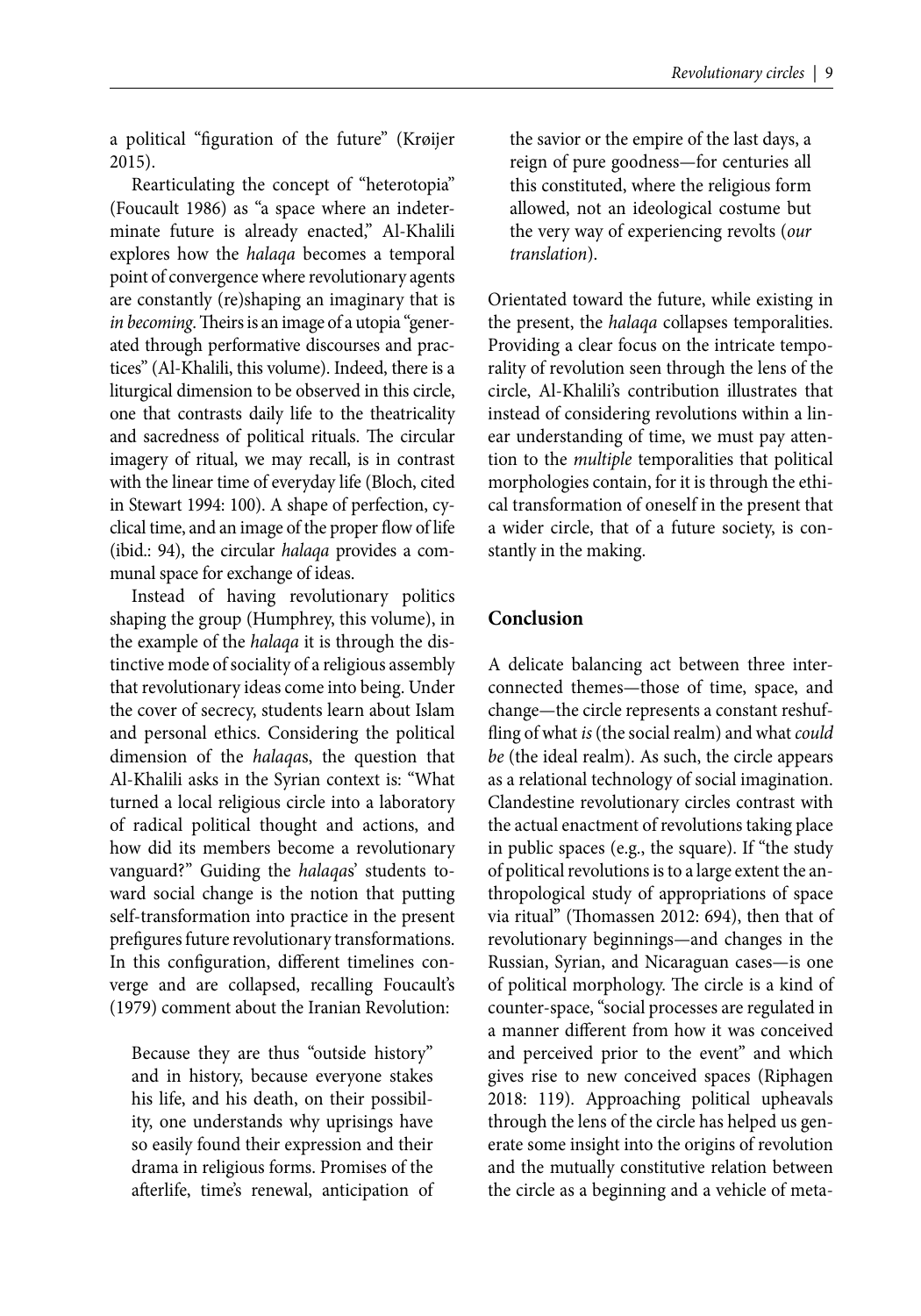morphosis for these political movements. How these acts of metamorphosis operate, we suggest, is intertwined with the ways in which they configure (quite literally) themselves to create new political possibilities.

One of the ultimate goals of the revolutionary circles exampled in this theme section is to generate social justice through ethical self-transformation (see also Porter 2016, 2017). The ethics one upholds is, ultimately, what will foster sweeping societal change. As all of our contributors demonstrate in their papers, such social transformation is never fully realized, for change is always partly deferred to a utopic future that may never come. For the revolutionary circle is a *beginning* (as Al-Kahlili's interlocutors indicate when they say, "Our circle was the mastermind but not the leader of the protests"), not an end. An ephemeral vanguard of the revolution, when deployed at the national level to lay the foundations and integrate the structures of revolutionary politics, the circle renders itself precarious. Crucially, once the ideals of revolutionary circles fade away, giving rise to political apparatuses, the peculiar social shape of relation of the circle—one of intimacy, equality, and resistance—is threatened. This configuration of equalitarian relationships, key in developing new political imaginaries turned toward the future, can only exist through multiple timelines. If the future is revolution's final destination, the circle contains multiple temporalities that create specific imaginaries shaped in the present. Through this image, a peculiar form of political morphology, revolutionaries dream up what they deem to be better tomorrows. The concomitant paradox, as we have seen, is that the success of the circle as an enactment of these aspirations so often takes the form of new figurations of hierarchy talking hold, with the shape of the circle contorted and sometimes, ultimately, dissolved.

### **Acknowledgments**

Contributors to this theme section have all participated in the ERC-funded project *Making*  *Selves, Making Revolutions: Comparative Anthropologies of Revolutionary Politics*, led by Martin Holbraad (ERC-2013-CoG, 617970, CARP). The central idea of this theme section, that circles are a characteristic social form in revolutionary politics that, as such, lends itself to anthropological treatment, was Caroline Humphrey's. Accordingly, the present collection arose during the course of a workshop held at UCL in 2018, in which Charlotte Al-Khalili, David Cooper, Myriam Lamrani, Martin Holbraad, and Morten Axel Pedersen joined Humphrey to discuss a draft of her article on the circle in revolutionary Russia, drawing on their respective ethnographic materials in order to think about the theme comparatively. In addition to expressing our gratitude to Humphrey herself for providing such inspiration, we would also like to thank Charles Stewart, who pointed us in the direction of Marcel Detienne's work, Charlotte Al-Khalili and David Cooper for their attentive editorial work, and *Focaal*'s editors and anonymous reviewers for their many helpful suggestions.

**Martin Holbraad** teaches social anthropology at University College London, UK. His main field research is in Cuba, focusing on Afro-Cuban religions and revolutionary politics. Recent books include Truth in Motion: The Re*cursive Anthropology of Cuban Divination* (University of Chicago Press, 2012), *The Ontological Turn: An Anthropological Exposition* (co-author, Cambridge University Press, 2016), and *Anthropologies of Revolution: Forging Time, People and Worlds* (co-author, University of California Press, 2020). ORCID ID: 0000-0003-0109-3539 *E-mail:* m.holbraad@ucl.ac.uk

**Myriam Lamrani** is a multimodal anthropologist whose work focuses on images, intimacy, religion, and politics in Mexico and Greece. She is the co-winner of the J.B. Donne Essay Prize on the Anthropology of Art (2019). She is currently an Honorary Research Fellow at University College London, UK and a Marie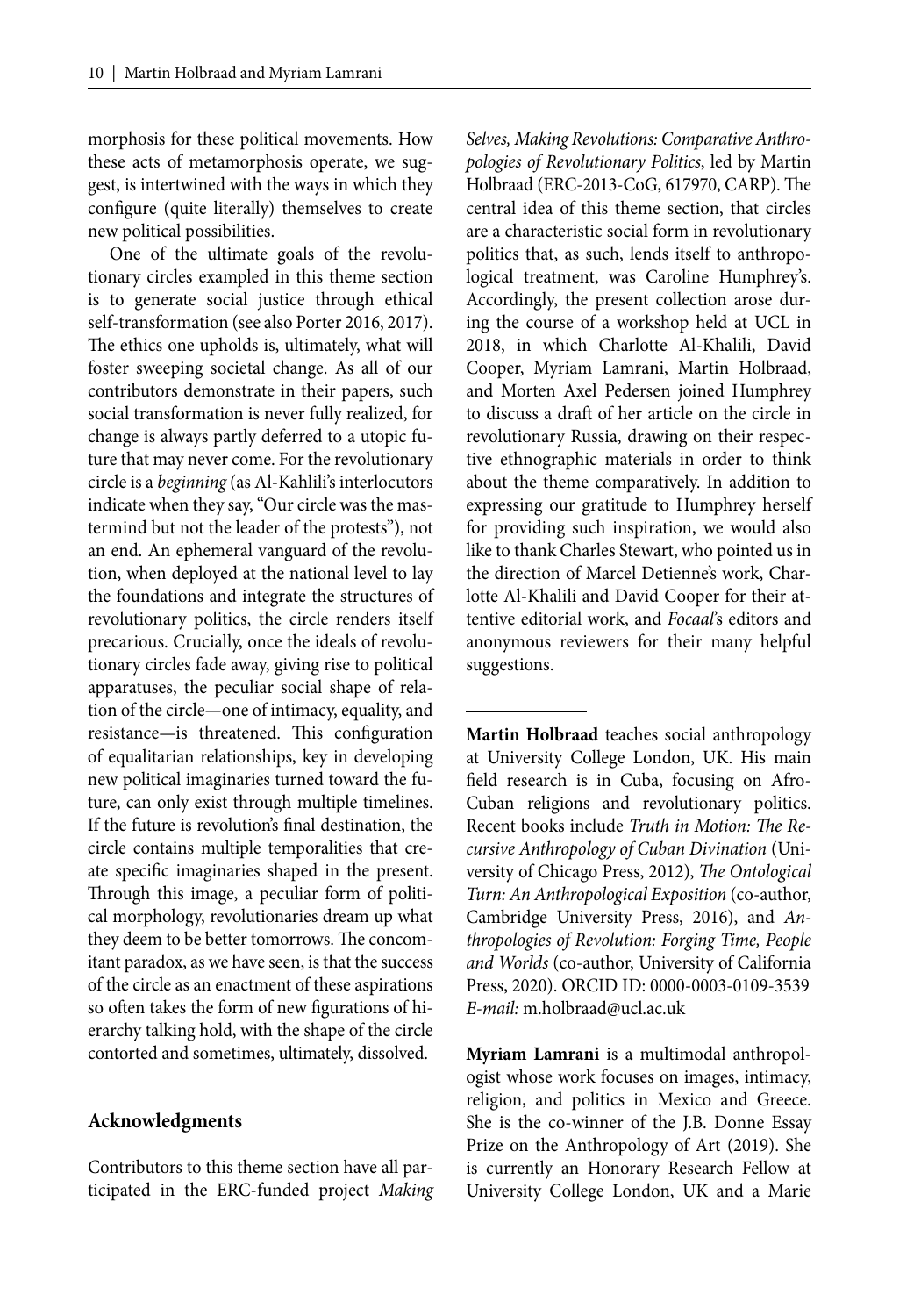Curie Fellow (2021–2024) at Harvard and Panteion University of Social and Political Sciences, Greece. *E-mail:* ucsamla@ucl.ac.uk

### **Notes**

- 1. The contributors to the present theme section participate in a large-scale research project, titled "Making Selves, Making Revolutions: Comparative Anthropologies of Revolutionary Politics," that "seeks to launch the comparative study of revolutionary personhood as a major new departure for anthropological research, . . . charting the dynamics of revolutionary 'anthropologies' in the original theological sense of the term, examining revolutionary politics in relation to varying conceptions of what it is to be human." (Holbraad 2014).
- 2. From a comparative anthropological perspective, this places revolution at the opposite pole to "totalizing" political forms which, as Tambiah (1973) argues in his famous discussion of *mandala* (Sanskrit, incidentally, for circle), resist categorization into the terms of modern distinctions between politics, ethics, cosmology, and so on. If the galactic polities of Southeast Asia escape such categorization altogether, one might say, revolutionary circles take them for granted and seek deliberately to *efface* them: modernity's attempt, at the limit, to undo itself (see also Holbraad 2016; cf. Mauss 1990, 1992).
- 3. We thank one of the anonymous reviewers for pointing out that the figure of the clandestine circle pitting itself violently against the social order it seeks to usurp is also a feature in historical works of liberal opponents of revolutionary politics, such as Robert Conquest and Francois Furet, who present the murky machinations of revolutionaries in decidedly paranoid terms.
- 4. In the contributions presented here, revolutionaries do take the circle imagery as an "implicit consistency of image" (Stewart 1994: 95) for a specific type of political formation. For people in the *kruzhki* or the *halaqa*s, or among Sandinistas, the circular shape facilitates equality and peaceful exchange of ideas. What happens when the circle expands beyond the people involved is

not so much a matter of change of shape; rather, it is an expansion of the circle into a multitude. This movement can be seen, for instance, in the work of Magaña (2020) about the beginning of the political movement of 2006 in Oaxaca (Mexico), the "first revolution of the 21<sup>st</sup> century" (Osorno 2007), with the Popular Assembly of the People of Oaxaca (APPO), which transformed into intergenerational networks involving the youth. Even as self-consciously formed "circles" often disappear as larger (and sometimes pre-existing) networks emerge (see also Kalb and Mollona 2018), in this collection we set out to show that the importance of circles as foundational small-scale structures in many revolutionary settings is not to be underestimated.

- 5. Providing something of an antidemocratic counterpart to this origin story, in the *Republic* Plato uses a circular shape to illustrate the idea that justice is the highest class of standard and the origin of social contact. The circular allegory is narrated by Glaucon—Plato's older brother—in the legend of the ring of Gyges. This ring magically grants its owner invisibility and anonymity. Under its cover, Glaucon's musing goes, would the ring's owner perform virtuous deeds and resist the temptation of abusing its power? If Glaucon's conclusion is sinister (that the intrinsic value of justice is only measured against its consequences, that it is self-interested, and that under the cloak of anonymity injustice will reign supreme), this tale provides an exploration of the ethics of justice, a series of laws, compromises, and moral choices setting social interactions into motions, and an interesting prism through which to look at revolutionary circles. Although Gyges' ring proves an opposite point (a hierarchic enactment of politics—perhaps what happens when revolutions are institutionalized by the few?), the entanglement of the allegorical circular shape with the ideal of justice offers insights into which qualities the circle offers to move revolutionaries into action.
- 6. According to Detienne, there is probably no common Greek origin of the circle as a political practice (2008: 80–81). But Greek examples abound; we may recall the women assemblies in Aristophanes's *Lysistrata* who led their very own (and successful) political protest.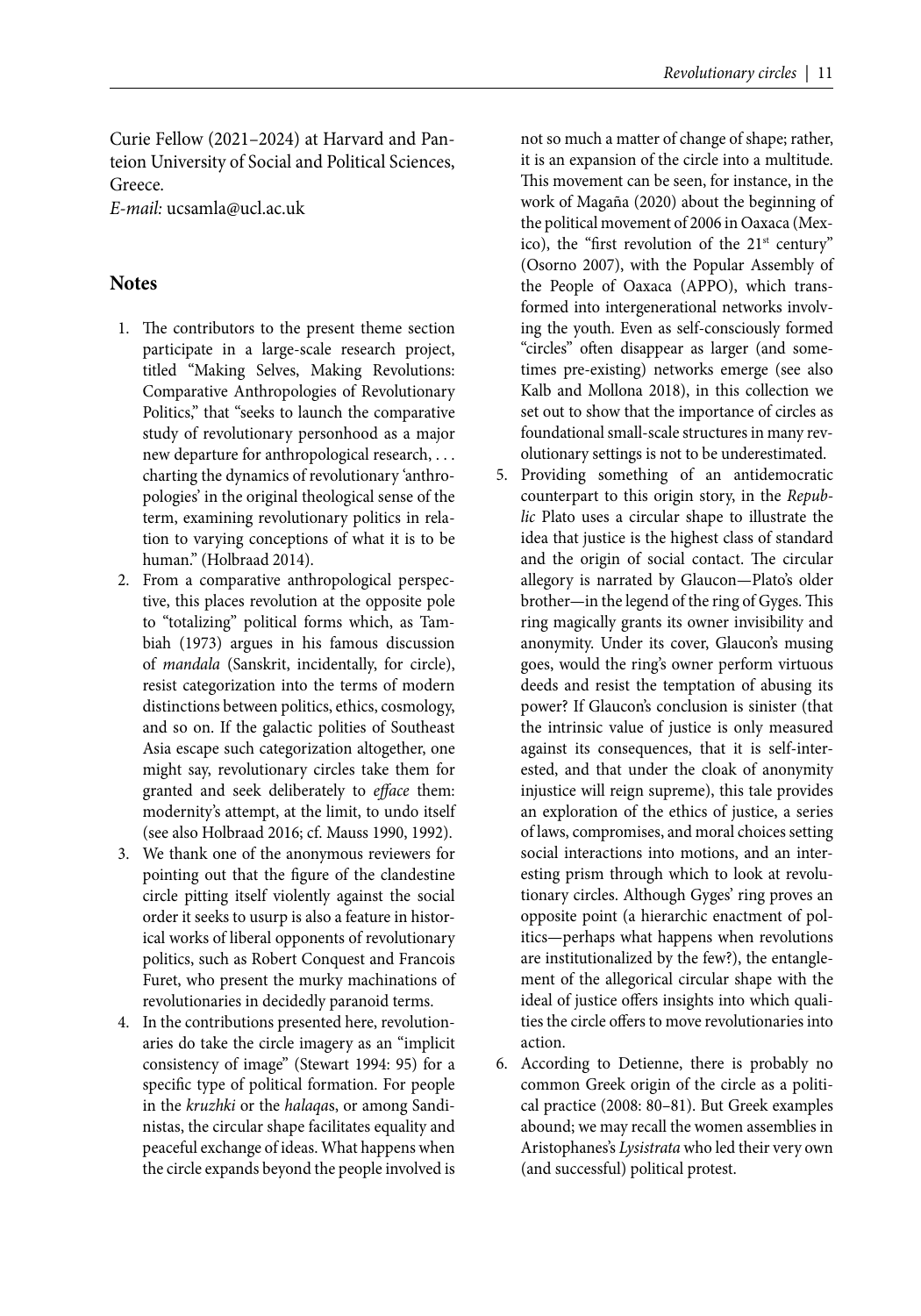7. One such example is the expulsion of both Emiliano Zapata and Pancho Villa from the Mexican national pantheon (O'Malley 1986).

## **References**

- Anderson, Benedict. [1983] 1991. *Imagined communities: Reflections on the origin and the spread of nationalism*. London: Verso.
- Berman, Marshall. 2010. *All that is solid melts into air*. London: Verso.

Buck-Morss, Susan. 2000. *Dreamworld and catastrophe*. Cambridge, MA: MIT Press.

- Cherstich, Igor, Martin Holbraad, and Nico Tassi. 2020. *Anthropologies of revolution forging time, people, and worlds*. Oakland, CA: University of California Press.
- Coupaye, Ludovic. 2013. *Growing artefacts, displaying relationships: Yams, art and technology amongst the Nyamikum Abelam of Papua New Guinea*. Oxford: Berghahn Books.
- Detienne, Marcel. 2008. *Comparing the incomparable*. Trans. Janet Lloyd. Stanford, CA: Stanford University Press.
- Dunn, John. 1972. *Modern revolutions: An introduction to the analysis of a political phenomenon*. Cambridge: Cambridge University Press.
- Durkheim, Emile. 1982. *Rules of sociological method*. New York: The Free Press.
- Engelmann, Lukas, Caroline Humphrey, and Christos Lynteris, eds. 2019. "Working with diagrams." Special issue of *Social Analysis* 63 (4): 1–151.
- Elyachar, Julia, and Jessica Winegar. 2012. "Revolution and counter-revolution in Egypt a year after January 25th." Hot Spots. *Cultural Anthropology*, 2 February. https://culanth.org/fieldsights/208revolution-and-counter-revolution-in-egypt-ayear-after-january-25th.
- Evans-Pritchard, Edward E. 1940. *The Nuer: A description of the modes of livelihood and political institutions of a Nilotic people*. Oxford: Clarendon Books.

Fortes, Meyer, and Edward E. Evans-Pritchard, eds. 1940. *African political systems*. Oxford: Oxford University Press.

Foucault, Michel. 1979. "Inutile de se soulever?" [Is it useless to revolt?] *Le Monde*, 11 May. https:// www.lemonde.fr/archives/article/1979/05/11/ inutile-de-se-soulever\_2778551\_1819218.html (accessed 2 March 2021).

- Foucault, Michel. 1986. "Of Other Spaces." *Diacritics* 16 (1): 22–27.
- Geertz, Clifford. 1973. *The interpretation of cultures*. New York: Basic Books.
- Ghamari-Tabrizi, Behrooz. 2016. *Foucault in Iran:*  Islamic revolution after the enlightenment. Minneapolis, MN: University of Minnesota Press.
- Haugbolle, Sune, and Andreas Bandak, eds. 2017. "The ends of revolution in the Arab Middle East." In "The multiple narratives of the Libyan revolution," ed. Matteo Capasso and Igor Cherstich, special issue, *Middle East Critique* 26 (3): 191–307.
- Hirslund, Dan. 2011. "Revolutionary waiting: YCL cadres in Nepal's transition." *Studies in Nepali History and Society* 16 (2): 229–269.
- Holbraad, Martin. 2014. "Anthropologies of revolution." Project website of Comparative anthropologies of revolutionary politics. https://www .ucl.ac.uk/anthropology/research/anthropolo gies-revolution (accessed 8 July 2020).
- Holbraad, Martin. 2016. "Afterword: The social warmth of paradox." In *Economies of favour*  after socialism, ed. David Henig and Nicolette Makovicky, 225–233, Oxford: Oxford University Press.
- Holbraad, Martin, Bruce Kapferer, and Julia F. Sauma, eds. 2019. *Ruptures: Anthropologies of discontinuity in times of turmoil*. London: UCL Press.
- Højer, Lars. 2018. "Apathy and revolution." In *Recovering the human subject: Freedom, creativity and decision*, ed. James Laidlaw, Barbara Bodenhorn, and Martin Holbraad, 74–94. Cambridge: Cambridge University Press.
- Humphrey, Caroline. 2014. "Schism, event, and revolution: The old believers of Trans-Baikalia." *Current Anthropology* 55 (S10): S216–225.
- Humphrey, Caroline. 2019. "The guillotine: Reflections of violent revolutionary rupture." In *Ruptures: Anthropologies of discontinuity in times of turmoil*, ed. Martin Holbraad, Bruce Kapferer, and Julia Sauma, 27–51. London: UCL Press.
- Kalb, Don, and Mollona, Massimiliano, eds. 2018. *Worldwide mobilizations: Class struggles and urban commoning*. Oxford: Berghahn Books.
- Kharkhordin, Oleg. 1999. The collective and the in*dividual in Russia: A study of practices*. Berkeley, CA: University of California Press.
- Koselleck, Reinhart. 1985. "Historical criteria of the modern concept of revolution." In *Futures*